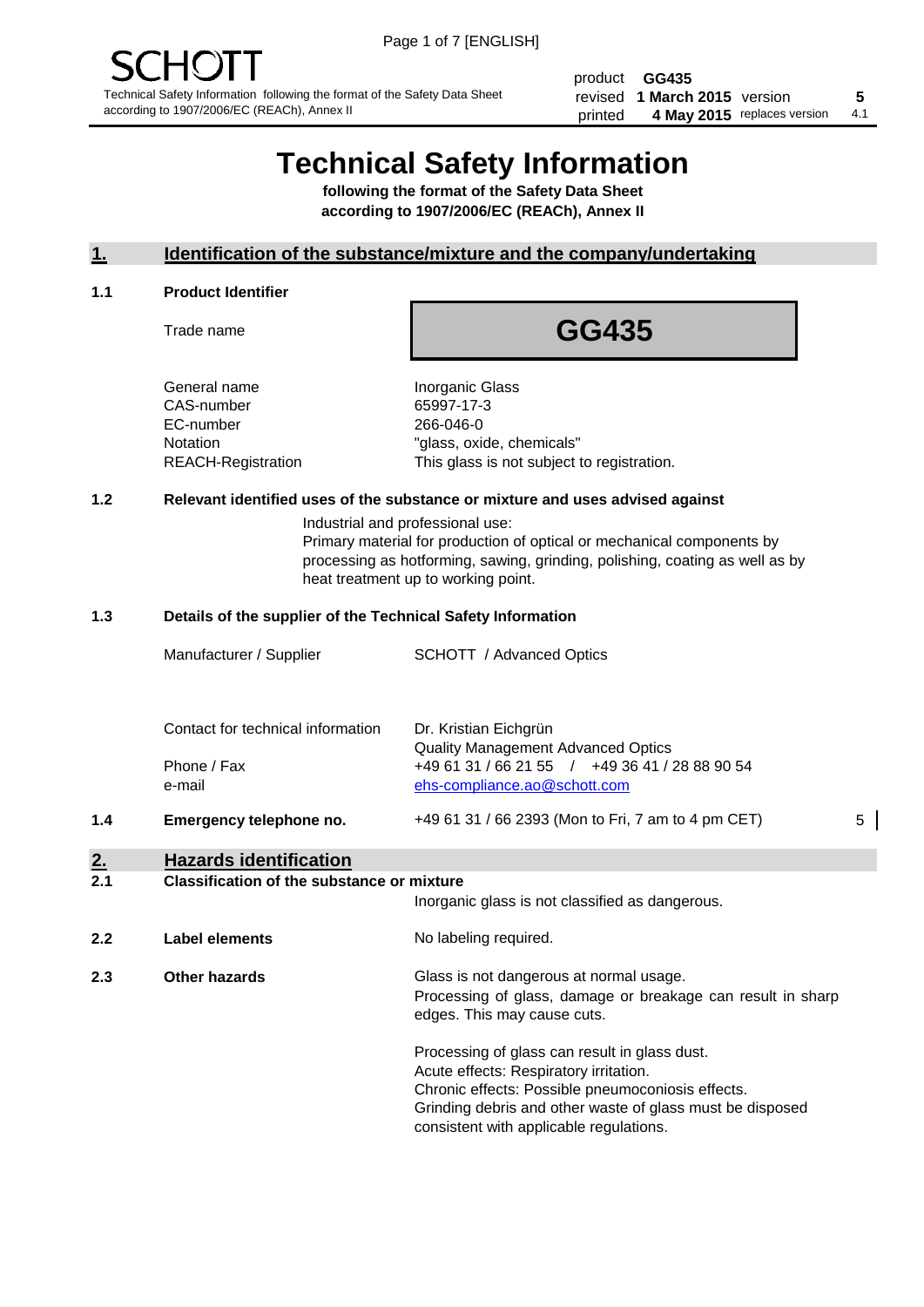#### **3. Composition/information on ingredients**

#### **3.1 Substances**

As the substance glass is not included in the candidate list of substances of very high concern, currently there are no information duties according to article 33 of REACH. However for the production of glass we may use substances, which are on the candidate list and had been included in Annex XIV of the REACH regulation or could be included in future . These powdery substances are not present as such in the final glass; they are fully integrated into the glass matrix through the melting process. Thus they loose their original characteristics. The main components are listed as additional information in chapter 16. For more information please refer to ehs-compliance.ao@schott.com.

#### **3.2 Mixtures**

Glass is classified as substance acc. to regulation (EC) No 987/2008 (amending of Reach-Reg.).

#### **4. First aid measures**

#### **4.1 Description of first aid measures**

| <b>General information</b> | Glass is no hazardous substance. The following information<br>refer to glass dust and glass splinter which may result from<br>processing or breakage. |
|----------------------------|-------------------------------------------------------------------------------------------------------------------------------------------------------|
| <b>After inhalation</b>    | Supply fresh air; consult doctor in case of complaints                                                                                                |
| After skin contact         | Normally not dangerous.                                                                                                                               |
|                            | Consult doctor in case of complaints.                                                                                                                 |
| After eye contact          | Rinse under running water.                                                                                                                            |
|                            | Consult doctor in case of complaints.                                                                                                                 |
| <b>After swallowing</b>    | Consult doctor                                                                                                                                        |

#### **4.2 Most important symptoms and effects, both acute and delayed**

none known

**4.3 Indication of immediate medical attention and special treatment needed** 

|     |                                                                     | none                           |
|-----|---------------------------------------------------------------------|--------------------------------|
| 5.  | <b>Fire fighting measures</b>                                       |                                |
| 5.1 | <b>Extinguishing media</b>                                          | no requirements                |
| 5.2 | Special hazards arising from the substance or mixture               | none. Glass is noncombustible. |
| 5.3 | <b>Advice for firefighters</b>                                      | none                           |
| 6.  | <b>Accidental release measures</b>                                  |                                |
| 6.1 | Personal precautions, protective equipment and emergency procedures |                                |
|     |                                                                     | none                           |
| 6.2 | <b>Environmental Precautions</b>                                    | none                           |
| 6.3 | Methods and material for containment and cleaning up                | none                           |
| 6.4 | Reference to other sections                                         | none                           |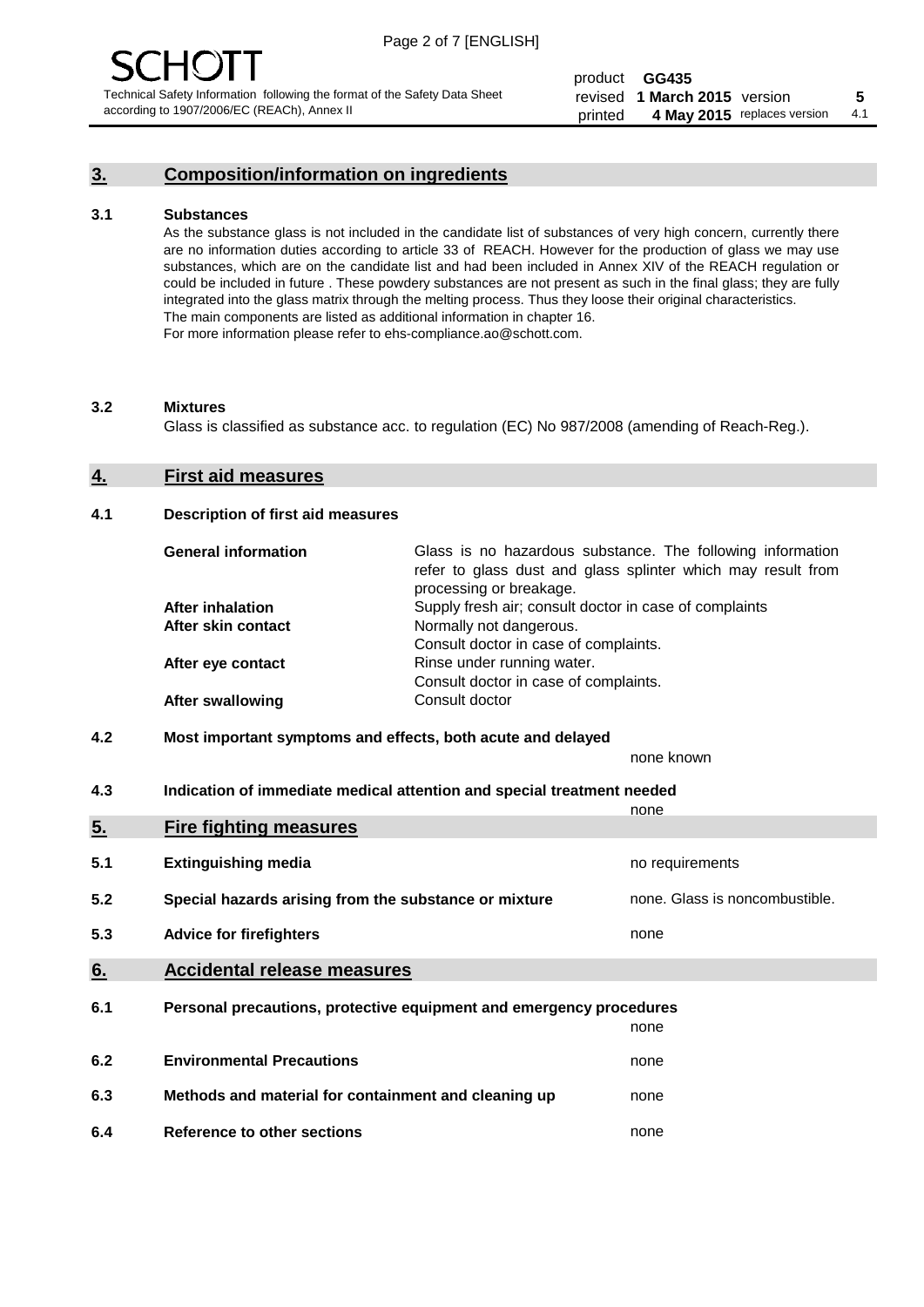

| <u>7.</u><br>7.1 | <b>Handling and storage</b>                                                   |                                 |                                                                                                                                                                                                                                                                                                                                                                                     |
|------------------|-------------------------------------------------------------------------------|---------------------------------|-------------------------------------------------------------------------------------------------------------------------------------------------------------------------------------------------------------------------------------------------------------------------------------------------------------------------------------------------------------------------------------|
|                  | <b>Precautions for safe handling</b>                                          |                                 | Avoid breakage because of injury risk by sharp edges.                                                                                                                                                                                                                                                                                                                               |
| 7.2              |                                                                               |                                 | Conditions for safe storage, including any incompatibilities<br>Store in dry environment. Avoid excessive humidity.                                                                                                                                                                                                                                                                 |
| 7.3              | Specific end use(s)                                                           |                                 | see section 1.2                                                                                                                                                                                                                                                                                                                                                                     |
| <u>8.</u>        | <b>Exposure controls / personal protection</b>                                |                                 |                                                                                                                                                                                                                                                                                                                                                                                     |
| 8.1              | <b>Control parameters</b><br>Regulation<br>Value<br>peak limit<br>teratogenic | 0,3 mg / $m3$<br>no information | In case of dust formation, declaration for FUSED SILICA, CAS-No: 60676-86-0<br>TRGS 900 - GERMAN OCCUPATIONAL EXPOSURE LIMIT VALUES (01/2006)<br>(EXPOSURE LIMIT VALUE) with reference to the respirable fraction.<br>There is no reason to fear a risk of damage to the developing embryo<br>or foetus when limit value is adhered to                                              |
| 8.2              | <b>Exposure controls</b><br>in general.                                       |                                 | Technical measures and appropriate work processes have higher priority than personal<br>protective equipment. Provide adequate ventilation by local exhaust ventilation or ventilation<br>Adequate assessment tools for verification of effectivity of the protective measures includes<br>methods of measurements as described in "Technischen Regeln for Gefahrstoffe (TRGS) 402. |
|                  | <b>Respiratory Protection</b>                                                 |                                 | Technical<br>measure: wet grinding/processing, avoid dust<br>formation.<br>If glass dust or particulates are above the national exposure<br>limits use a national approved respirator for dust and fibers.                                                                                                                                                                          |
|                  | <b>Hand Protection</b>                                                        |                                 | Use protective gloves and safety wristbands for protection<br>against cut injuries.                                                                                                                                                                                                                                                                                                 |
|                  | Eye Protection                                                                |                                 | Use industrial safety glasses that meet national standards.                                                                                                                                                                                                                                                                                                                         |
|                  | <b>Personnel Protection</b>                                                   |                                 | Use safety skirting for protection from sharp edges.<br>Wear safety shoes.                                                                                                                                                                                                                                                                                                          |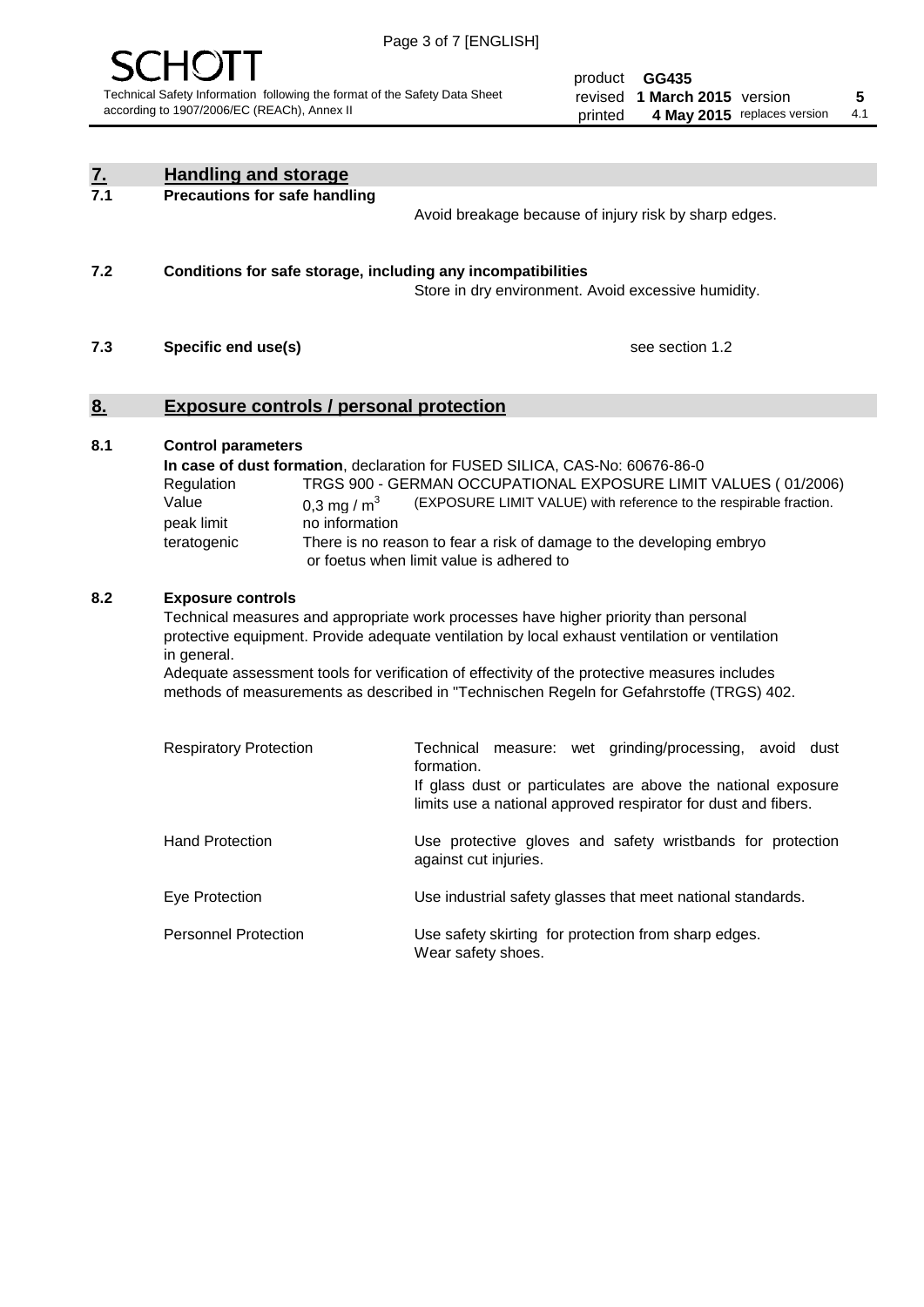#### **9. Physical and chemical properties**

#### **9.1 Information on basic physical and chemical properties**

|     | Appearance                            |                                                    |
|-----|---------------------------------------|----------------------------------------------------|
|     | <b>Physical state</b>                 | solid                                              |
|     | <b>Colour</b>                         | transparent or coloured                            |
|     | <b>Odour</b>                          | odourless                                          |
|     | pH-value                              | not applicable                                     |
|     | <b>Boilling point/boilling range</b>  | not applicable                                     |
|     | Melting point/melting range           | 537 °C                                             |
|     |                                       | Transformation temperature according to ISO 7884-8 |
|     | <b>Flashpoint</b>                     | not combustible                                    |
|     | <b>Combustibility</b>                 | not combustible                                    |
|     | Ignition temperature                  | none                                               |
|     | <b>Auto flammability</b>              | none                                               |
|     | Danger of explosion                   | none                                               |
|     | <b>Explosive limits upper / lower</b> | none                                               |
|     | <b>Oxidizing characteristics</b>      | none                                               |
|     | Vapour pressure                       | not applicable                                     |
|     | Density (20 °C)                       | $2,55$ g/ccm                                       |
|     | <b>Water solubility</b>               | not applicable                                     |
|     | <b>Fat solubility</b>                 | not applicable                                     |
|     | n-octanol-water partition coefficient | not applicable                                     |
|     | <b>Other information</b>              | none                                               |
| 9.2 | <b>Other information</b>              | none                                               |

#### **10. Stability and Reactivity**

#### **10.1 Reactivity**

Glass is a stable material. Glass is inert to many chemicals, but may react to hot, strong alkaline solutions and with hydrofluoric, fluorosilicic and phosphoric acids. When heated to temperatures above the melting point, metal oxide fumes may be emitted.

Glass is an amorphous, inorganic, usually transparent or translucent substance consisting of a mixture of silicates or sometimes borates or phosphates as glass formers. With additions of modifiers a melt is produced at high temperatures, that cools to a solid state without crystallization.

#### **10.2 Chemical stability**

Glass is stable at normal environmental conditions.

**10.3 Possibility of hazardous reactions** 

No hazardous reactions at intended use.

| 10.4 | <b>Conditions to avoid</b>              | see section 10.1 |
|------|-----------------------------------------|------------------|
| 10.5 | Incompatible materials                  | see section 10.1 |
| 10.6 | <b>Hazardous decomposition products</b> | see section 10.1 |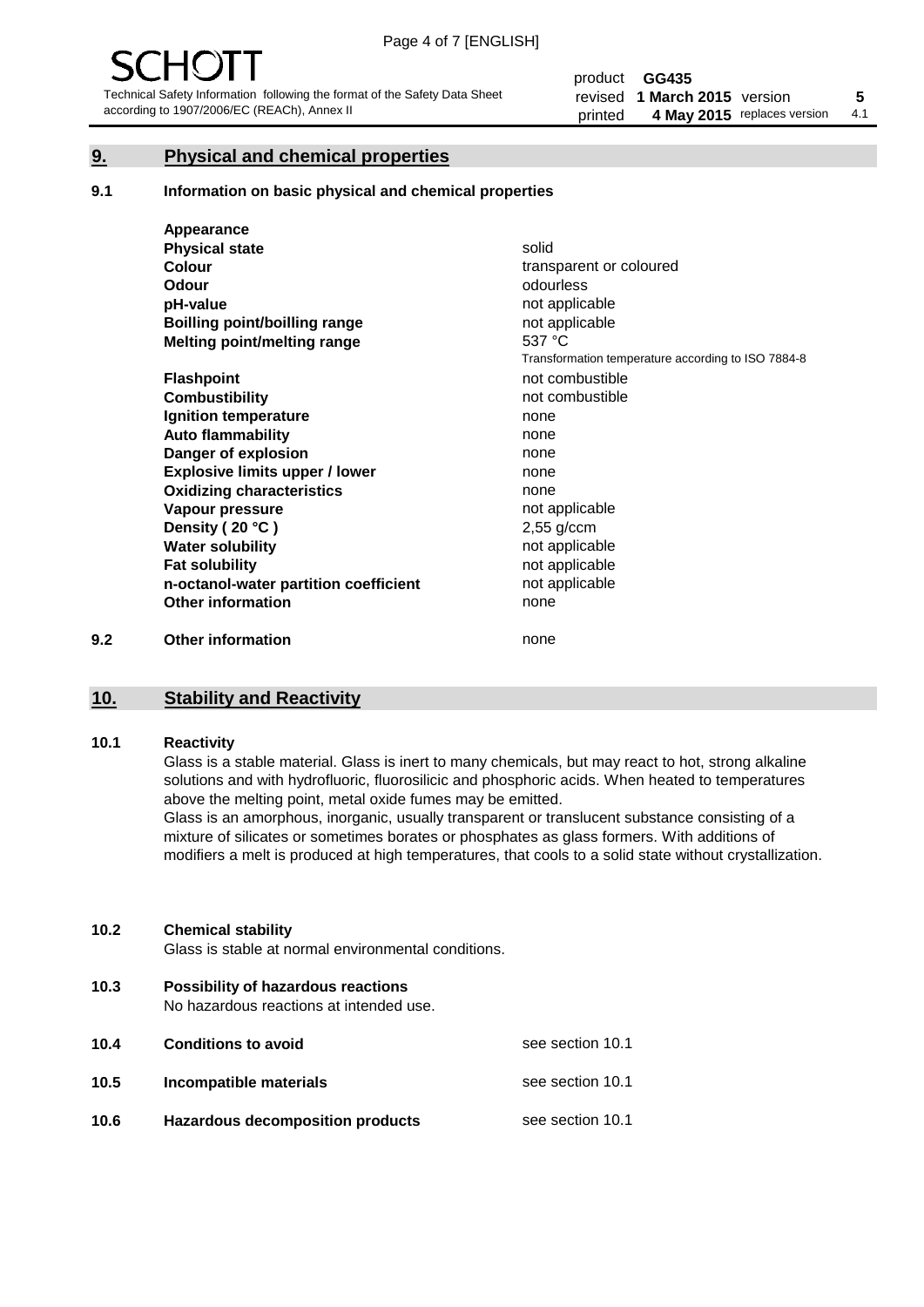

#### **11. Toxicological information**

**11.1 Information on toxicological effects** Toxicological data are not available.

#### **12. Ecological information**

- **12.1 Toxicity**
- **12.2 Persistence and degradability**
- **12.3 Bioaccumulative potential**
- **12.4 Mobility in soil**
- **12.5 Results of PBT and vPvB assessment**
- **12.6 Other adverse effects**

#### **13. Disposal considerations**

**13.1 Waste treatment methods**

Disposal according to local regulations

unknown unknown unknown unknown

unknown unknown

| <u>14.</u> | <b>Transport information</b>                                            |                     |
|------------|-------------------------------------------------------------------------|---------------------|
| 14.1       | <b>UN Number</b>                                                        | no requirements     |
| 14.2       | <b>UN Proper Shipping Name</b>                                          | no requirements     |
| 14.3       | <b>Transport hazard class(es)</b>                                       | no requirements     |
| 14.4       | Packing group                                                           | no requirements     |
| 14.5       | <b>Environmental hazards</b>                                            | no requirements     |
| 14.6       | Special precautions for user                                            | see sections 6 to 8 |
| 14.7       | Transport in bulk according to Annex II of MARPOL73/78 and the IBC Code |                     |
|            |                                                                         | no requirements     |

#### **15. Regulatory information**

#### **15.1 Safety, health and environmental regulations/legislation specific for the substance or mixture**

**REACH** Under REACH glass is classified as a "Substance". According to Appendix V Number 11 of the REACh regulation glass is exempted from registration if specified conditions are met. SCHOTT AG, Advanced Optics has examined this conditions for its products. This glass is not subject to registration.

**RoHS** This glass does not contain - according to our knowledge - materials in concentrations, whose placing on the market is forbidden in accordance to the current requirements of the European Directive 2011/65/EU. This glass contains cadmium to achieve it's particular characteristics. It is compliant to the RoHS due to the exemptions specified in the annex of the RoHS.

**United Nations Globally Harmonized System (UN-GHS) related to safety information.**

This information considers also the requirements of the UN-GHS related to safety information.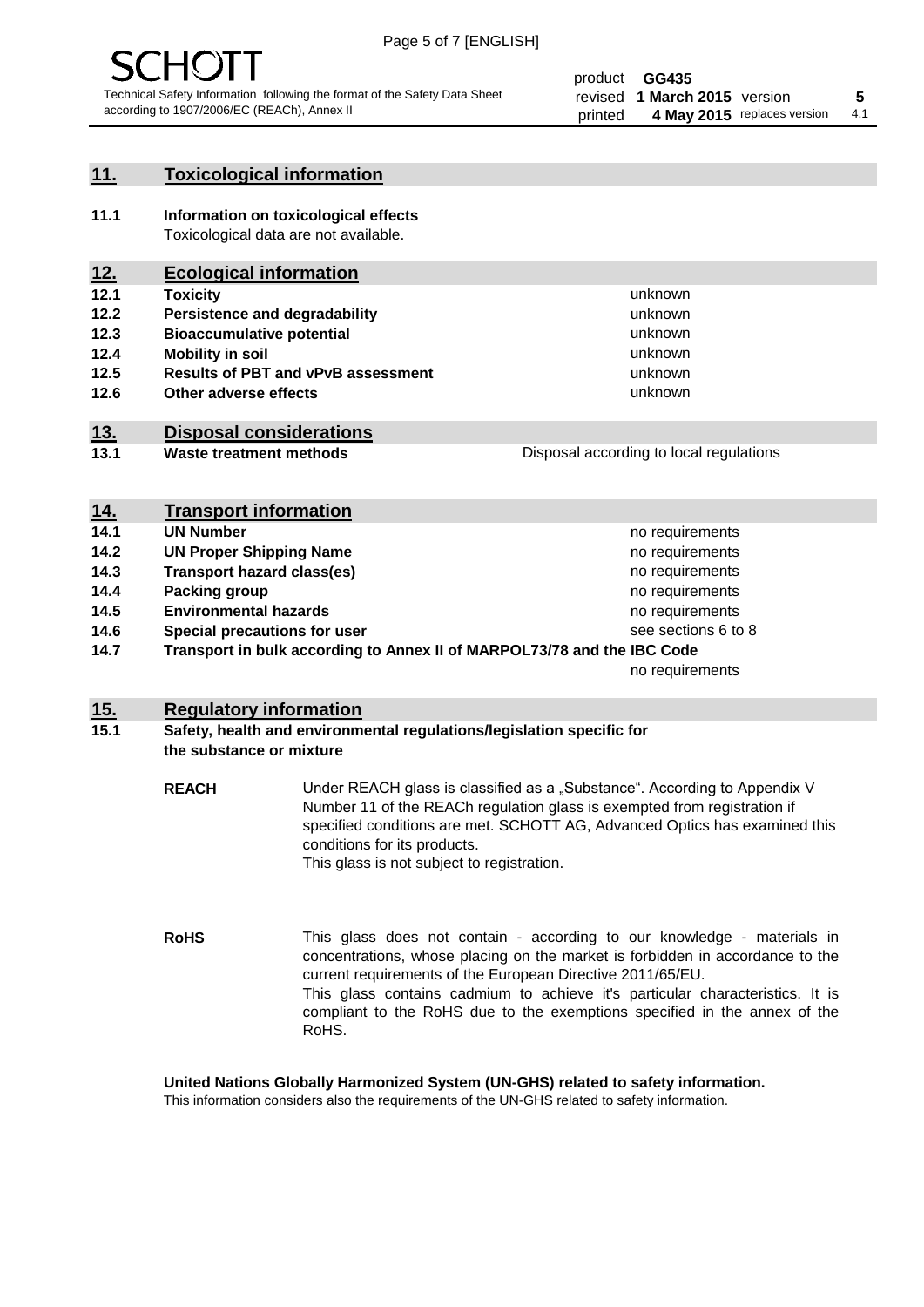# - JF

Technical Safety Information following the format of the Safety Data Sheet according to 1907/2006/EC (REACh), Annex II

#### product **GG435** revised **5 1 March 2015** version printed 4 May 2015 replaces version 4.1

#### **15.2 Chemical Safety Assessment**

A Chemical Safety Assessment has not been carried out.

#### **16. Other information**

#### **16.1 Composition of mixture according to raw materials, based on the oxides.**

| chemical        |               | proportion    | SVHC (REACH) | Reg.  | <b>OSHA</b>                                             | <b>ACGIH</b>                                  | Carc. |
|-----------------|---------------|---------------|--------------|-------|---------------------------------------------------------|-----------------------------------------------|-------|
| name            | <b>CAS-No</b> | of weigth (%) | (Y/N)        | (Y/N) | <b>PEL</b>                                              | <b>TLV</b>                                    | (Y/N) |
| Boron Oxide     | 1303-86-2     | $1 - 10$      | Yes          | Yes   | $15 \text{ mg/m}^3$                                     | $10 \text{ ma/m}^3$                           | No    |
| Calcium Oxide   | 1305-78-8     | $1 - 10$      | No           | Yes   | $5 \text{ mg/m}^3$                                      | $2 \text{ mg/m}^3$                            | No    |
| Cadmium Oxide   | 1306-19-0     | < 1           | Yes          | Yes   |                                                         | $0.2 \text{ mg/m}^3$ 0.01 mg/m <sup>3</sup>   | Yes   |
| Potassium Oxide | 12136-45-7    | $1 - 10$      | No           | No    | N/A                                                     | N/A                                           | No    |
| Sodium Oxide    | 1313-59-3     | $10 - 20$     | No           | No.   | N/A                                                     | N/A                                           | No    |
| Sulfur          | 7704-34-9     | < 1           | No           | Yes   | N/A                                                     | N/A                                           | No    |
| Selenium        | 7782-49-2     | < 1           | No           | Yes   | $0.2 \,\mathrm{mq/m^3}$                                 |                                               | No    |
| Silica          | 14808-60-7    | $60 - 70$     | No           | Yes   |                                                         | 0.1 mg/m <sup>3</sup> 0.025 mg/m <sup>3</sup> | No    |
| Zinc Oxide      | 1314-13-2     | $1 - 10$      | No           | Yes   | 5 mg/m <sup>3</sup> (fume) 2 mg/m <sup>3</sup> (R dust) |                                               | No    |

**The classification and limiting values are valid for the raw materials, see section 3. Glass is not a substance of very high concern (SVHC).**

#### **Explanations to the data in the table**

| SVHC(REACH)        | The raw material is listed in the candidate list of the substances of very high<br>concern                                                                 |
|--------------------|------------------------------------------------------------------------------------------------------------------------------------------------------------|
| Reg.               | Regulated chemical substance per list OSHA Regulations (Standards - 29 CFR)<br>Subpart 1910.1000 Tables Z1 to Z3 Limits for Air Contaminants               |
| OSHA / PEL         | Permissible exposure limit – for chemical materials, issued by the OSHA                                                                                    |
| <b>ACGIH / TLV</b> | Threshold limit value - chemical substances classification by the ACGIH                                                                                    |
| <b>OSHA</b>        | Occupational Safety and Health Administration, an organization of the US.<br>Department of Labor (www.osha.gov).                                           |
| ACGIH              | American Conference of Governmental Industrial Hygienists (ACGIH), an<br>member-based organization that advances occupational and environmental<br>health. |
| Carc.              | Chemical substance classified as carcinogen                                                                                                                |